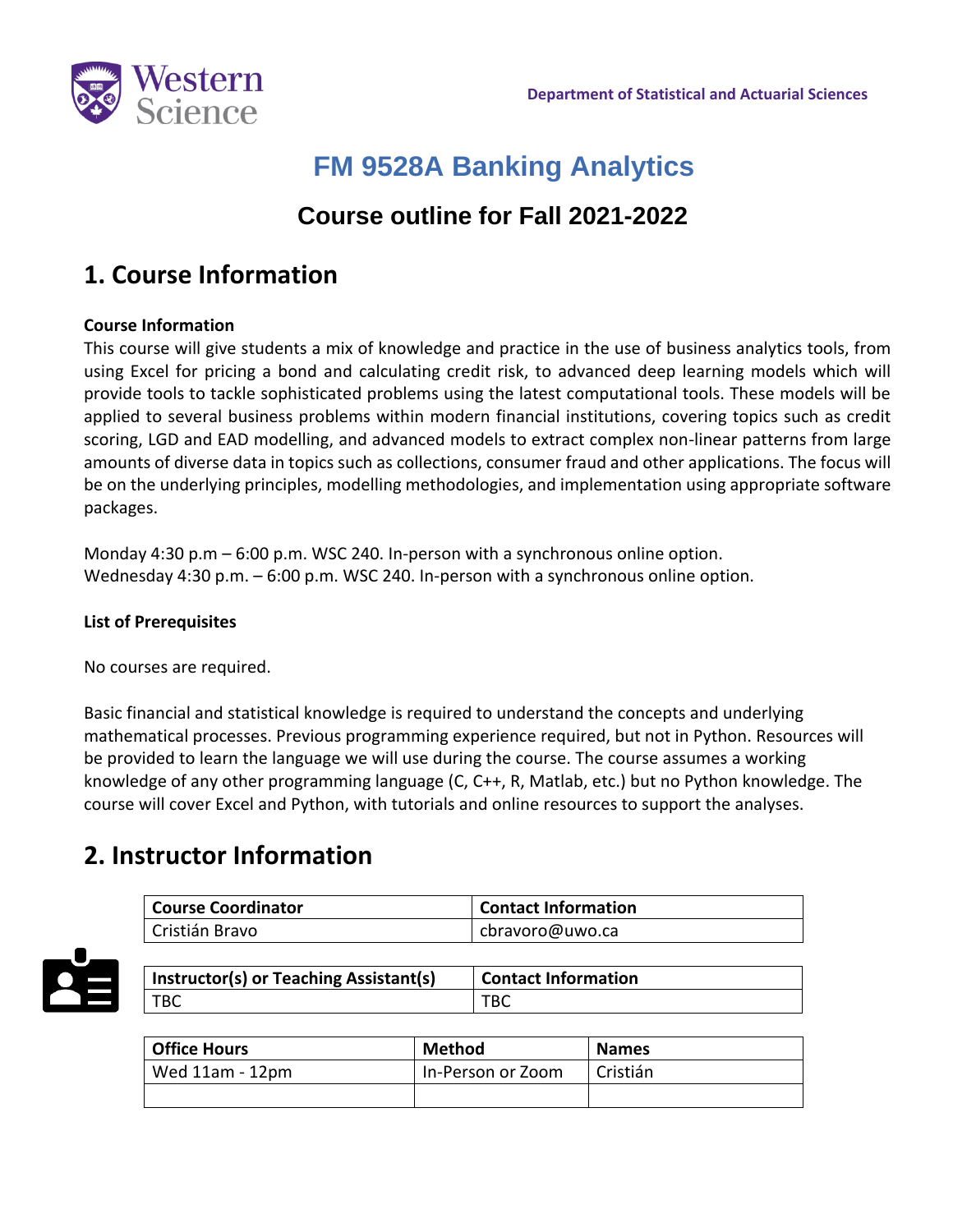Students must use their Western (@uwo.ca) email addresses when contacting their instructors. We strive to answer all emails within 24 business hours.

# **3. Course Syllabus, Schedule, Delivery Mode**

The topics covered in this module will include:

- Introduction and overview of banking analytics: CRISP-DM, Analytics problems, designing a data-driven problem-solving strategy in financial institutions.
- Fixed income credit risk: Government bonds, bills, and notes: bond auctions and after-market trading Interest rate conventions (simple, compound, continuous compound), Decomposing bonds into cash flows of coupons. Pricing bonds: day count convention, clean and dirty price. The Yield Curve. The idea of the yield curve and its empirical phenomenology. Bootstrapping the yield curve from bond price.
- Retail credit risk modelling: Credit Scoring models, LGD and EAD models, basic concepts, working with software, dealing with difficulties.
- Advanced non-linear models and deep learning: basic principles, ensembles (Random Forest, XGBoosting), data interpretability.
- Introduction to deep learning and alternative data modelling: neural networks, architecture design, advanced models (CNN, LSTM, etc) and their applications in banking analytics.

### **Learning Outcomes**

Having successfully completed the course, you will be able to demonstrate knowledge and understanding of:



A1. The Basic principles of data science in Banking: CRISP-DM and the definition of analytics

A2. The Underlying theory of predictive modelling

A3. Solutions and technologies specifically designed for handling and extracting patterns from big data

Having successfully completed this course, you will be able to:

- B1. Work with relevant software packages to develop banking analytics solutions
- B2. Handle various types of data sources
- B3. Work with current software packages to create models using complex data sources.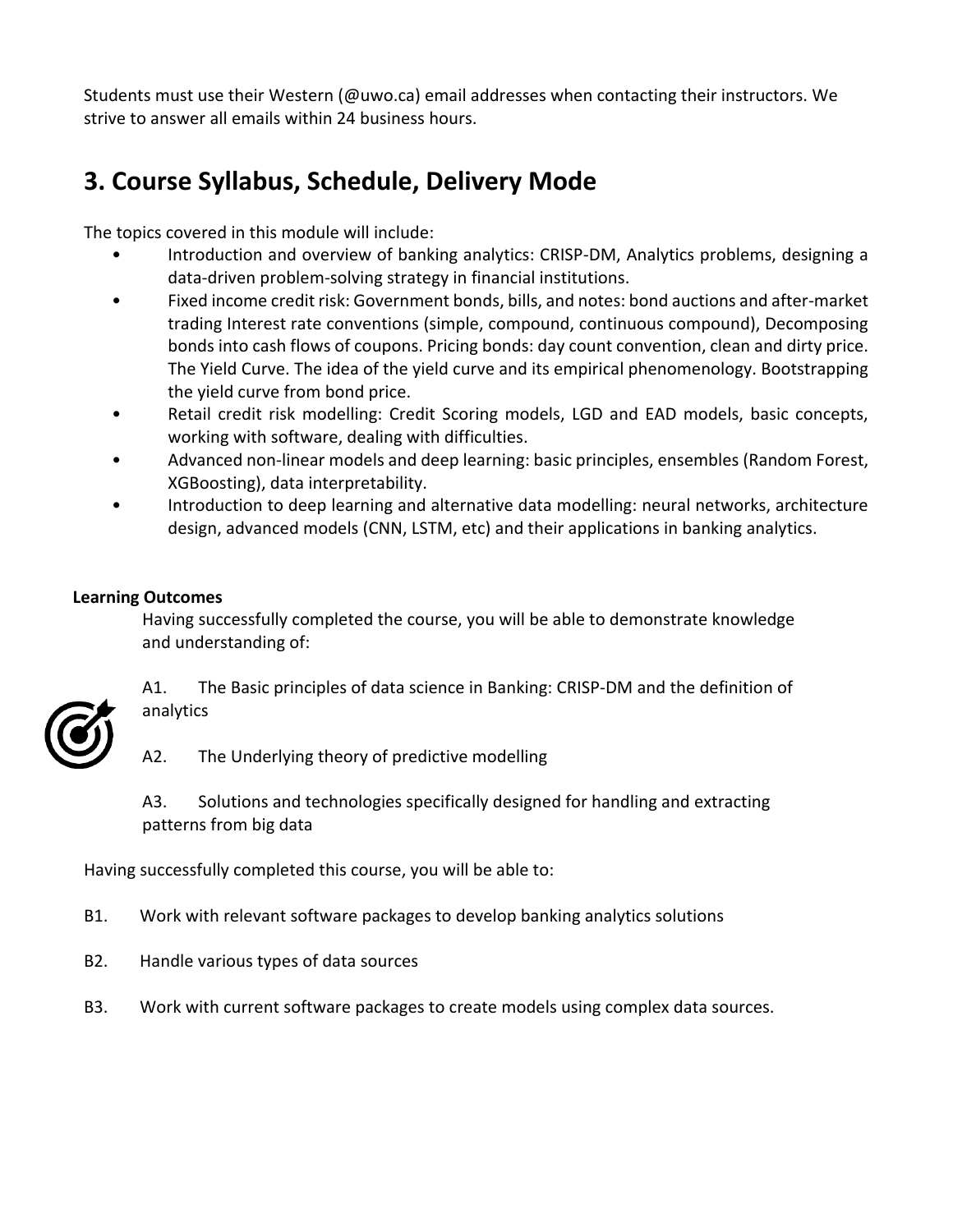### **Table of Contents and Schedule**

| <b>Week</b>    | <b>Dates</b>      | <b>Topic</b>                                 |
|----------------|-------------------|----------------------------------------------|
| 1              | Sept $8 - 12$     | Intro to Banking Regulation                  |
| $\overline{2}$ | Sept $13 - 19$    | Bonds and credit instruments                 |
| 3              | Sept $20 - 26$    | Provisions and capital requirements          |
| 4              | Sept $27 - Oct 3$ | CRISP-DM and analytics in banking            |
| 5              | Oct $4-10$        | Credit scoring and GLM applied in banking I  |
| 6              | $Oct 11 - 17$     | Credit scoring and GLM applied in banking II |
| 7              | Oct $18 - 24$     | LGD and EAD models -Ensembles I              |
| 8              | Oct 25 - Oct 31   | LGD and EAD models -Ensembles II             |
| 9              | Nov $1 - 7$       | Reading Week. No lectures or activities.     |
| 10             | Nov $8 - 14$      | Introduction to deep learning                |
| 11             | Nov $15 - 21$     | Convolutions and architecture design I       |
| 12             | Nov $22 - 28$     | Convolutions and architecture design II      |
| 13             | Nov $29 - Dec 5$  | Convolutions and architecture design III     |
| 14             | Dec $6-8$         | Model interpretation and transparency        |



|                                                                                       | <b>Classes Start Reading Week</b>                      | Classes End | Study day(s) | <b>Exam Period</b> |  |
|---------------------------------------------------------------------------------------|--------------------------------------------------------|-------------|--------------|--------------------|--|
|                                                                                       | September 8   November 1 - 7   December 8   December 9 |             |              | December 10 - 21   |  |
| * Nov 12, 2021: Last day to drop a first-term half course or a first-term full course |                                                        |             |              |                    |  |

without penalty

#### **Contingency plan for an in-person class pivoting to 100% online learning**

In the event of a COVID-19 resurgence during the course that necessitates the course delivery moving away from face-to-face interaction, all remaining course content will be delivered entirely online, synchronously (i.e., at the times indicated in the timetable). The grading scheme will **not** change. Any remaining assessments will also be conducted online as determined by the course instructor.

Please note a recording of the lecture will be made available in OWL for students who cannot attend the in-person lectures.

### **4. Course Materials**

There is no assigned textbook for the course. The course incorporates multiple sources, publications, and books that can be used as reference:

Books:

### **Core**

Chollet, F. (2021) Deep Learning with Python, second edition. Manning Publications (last five weeks)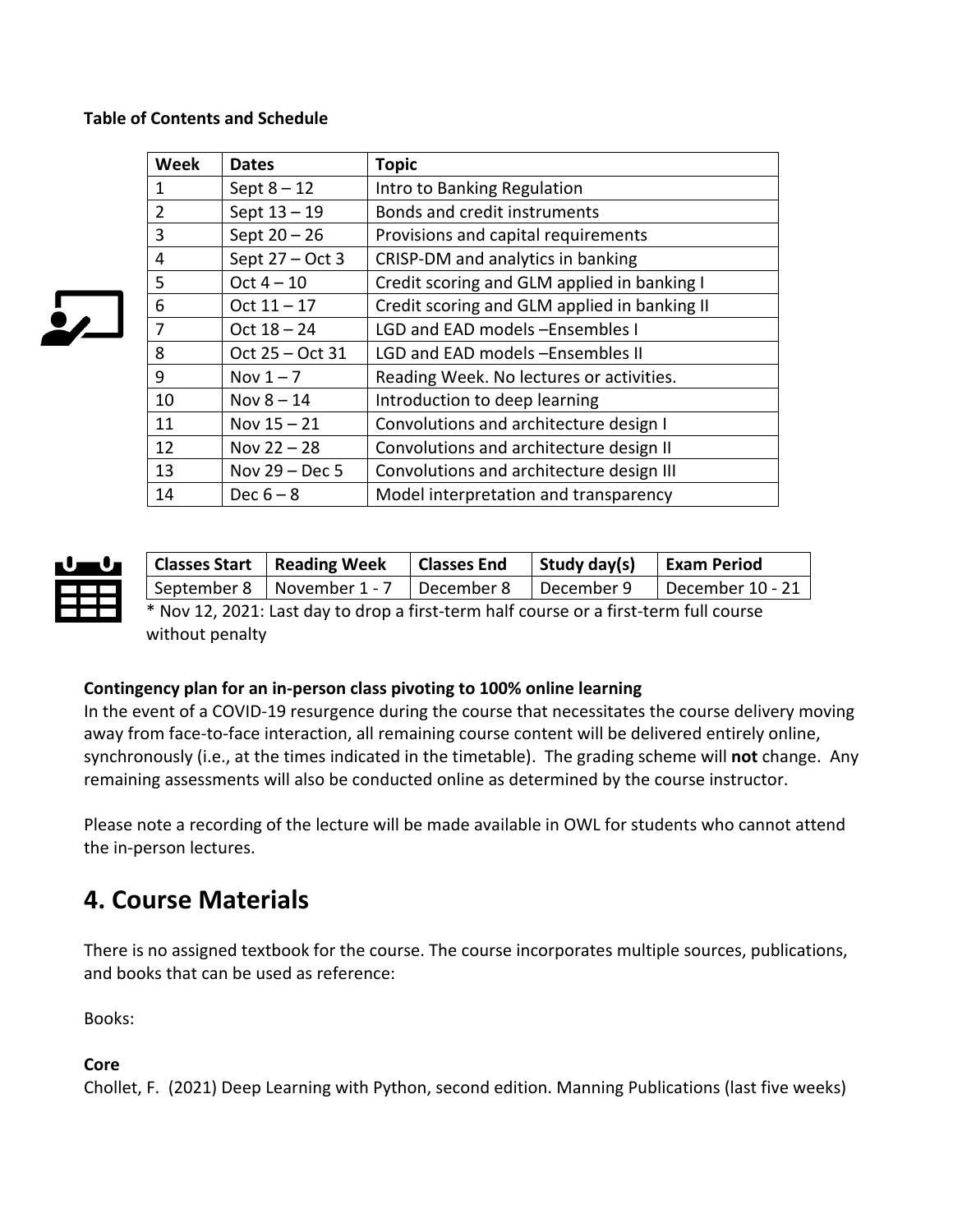Davison, M. (2017) Quantitative Finance: A Simulation-Based Introduction using Excel. CRC Press 2014 (weeks 1-3)

Siddiqi, N. (2017) Intelligent Credit Scoring: Building and Implementing Better Credit Risk Scorecards, Second Edition. Wiley. (Week 5-6)

Hastie, T., Tibshirani, R. and Friedman, J. (2013) The Elements of Statistical Learning,10th ed. NI, USA: Springer. Available freely online at https://statweb.stanford.edu/~tibs/ElemStatLearn/. Only some chapters are relevant to the course. They will be posted on OWL in each week's description. (Weeks 4 – 9)

Verbeke, W., Baesens, B. and Bravo, C. (2017) Profit Driven Business Analytics. Wiley and Sons. Chapter 5 (Week 6 and 8)

### **Additional Reading**

Goodfellow, I., Bengio, Y. and Courville, A. (2017) Deep Learning. Freely available online at http://www.deeplearningbook.org/: MIT Press.

Thomas, L.C., Crook J.N. and Edelman. (2017) Credit Scoring and Its Applications, 2nd Edition. Philadelphia, PA, USA: SIAM Press.

Students are responsible for checking the course OWL site (http://owl.uwo.ca) regularly for news and updates. This is the primary method by which information will be disseminated to all students in the class.

If students need assistance, they can seek support on the [OWL Help page.](https://owlhelp.uwo.ca/students/index.html) Alternatively, they can contact the [Western Technology Services Helpdesk.](https://wts.uwo.ca/helpdesk/) They can be contacted by phone at 519-661-3800 or ext. 83800.

If students need assistance with the course OWL site, they can seek support on the OWL Help page. Alternatively, they can contact the Western Technology Services Helpdesk. They can be contacted by phone at 519-661-3800 or ext. 83800.

[Google Chrome](https://www.google.ca/chrome/?brand=CHBD&gclid=CjwKCAjwxLH3BRApEiwAqX9arfg8JaH6fWGASk9bHTkfW_dyBir93A1-TliP-7u1Kguf-WZsoGAPhBoC9NYQAvD_BwE&gclsrc=aw.ds) or [Mozilla Firefox](https://www.mozilla.org/en-CA/) are the preferred browsers to optimally use OWL; update your browsers frequently. Students interested in evaluating their internet speed, please click [here.](https://www.google.com/search?q=internet+speed+test+google&rlz=1C5CHFA_enCA702CA702&oq=internet+speed+test+google&aqs=chrome..69i57j0l7.3608j0j4&sourceid=chrome&ie=UTF-8)

### **Technical Requirements**



Stable internet connection **Laptop** Captop or computer





Working microphone **Working webcam** 

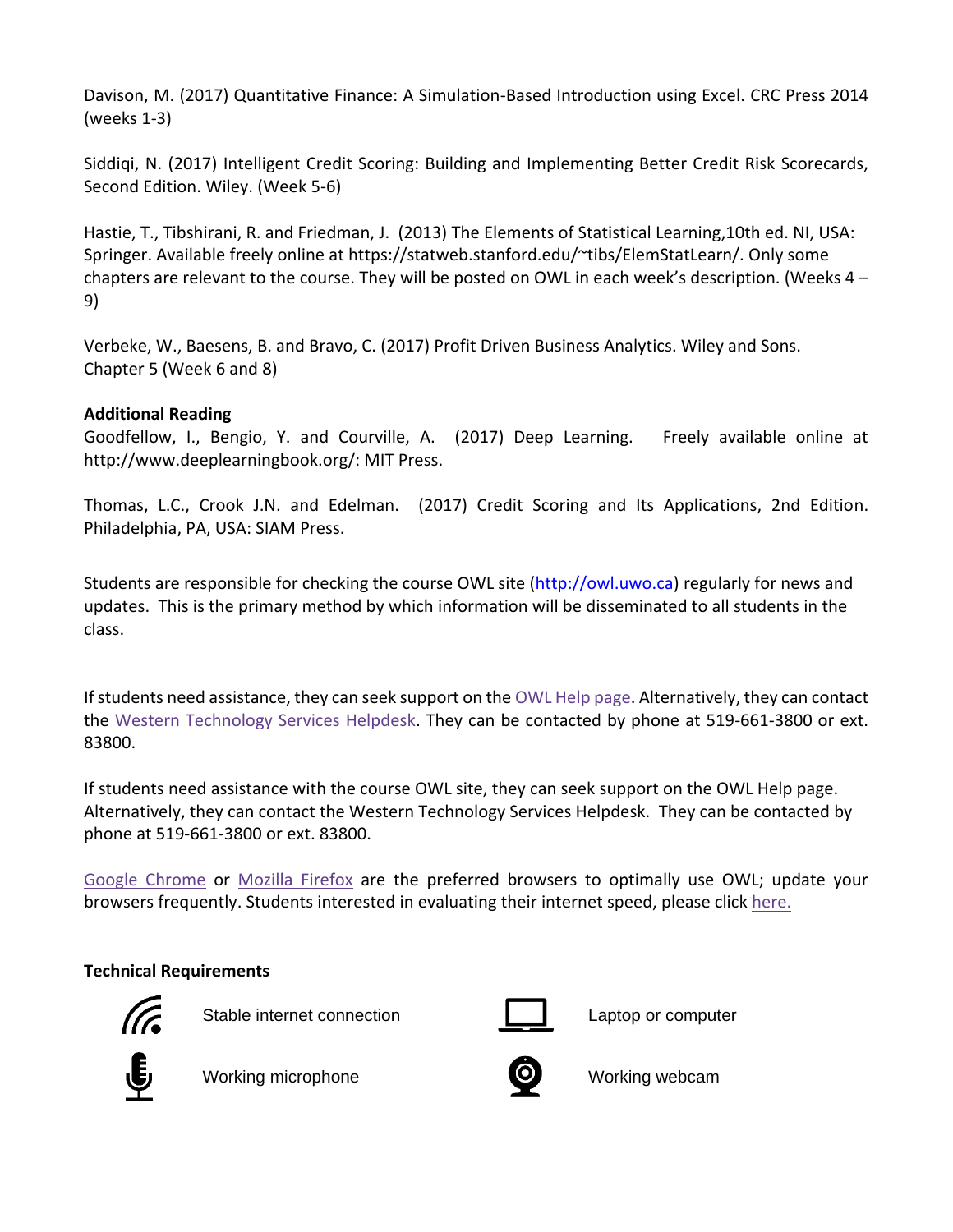We will use either Google Colab [\(https://colab.research.google.com\)](https://colab.research.google.com/) or Kaggle Kernels [\(https://www.kaggle.com/code\)](https://www.kaggle.com/code) for the computational part of the course, depending on available access in your location. Instructions will also be provided for local installations, although **this is not recommended unless students have an Nvidia video card and at least 8GB of RAM**.

# **5. Methods of Evaluation**

The course is mostly applied and will have three pieces of **individual** coursework, distributed via OWL after each topic is covered in the lectures:

- 31%: Fixed income and introduction to lending exercise. Pricing bonds, yield curves and mortgages. Deadline October 13<sup>th</sup>, 23:59. 1500 words.
- 34%: Retail credit risk models. Deadline November  $17<sup>th</sup>$ , 23:59. 2000 words.
- 35%: Non-structured data models and deep learning. Deadline December 17th, 23:59. 2000 words.

### **Accommodated Evaluations**

- Late assessments without illness self-reports will be subject to a late penalty discount of 10%/day (this means if your coursework gets an 80%, and you submit one day late, your final mark will be 80% - 10% = 70%). The day late starts at 00:00 of the day after the deadline posted above. There are **NO EXCEPTIONS** to this policy.
- Late assessments with illness self-reports should be submitted within 24 hours of submission of the last illness self-report. Late assessment with valid medical reports must be submitted at the date agreed upon with the counsellors.
- An assessment cannot be submitted after it has been returned to the class. An oral, open book, exam with computer support covering the topics that were missed will be given instead.
- If a make-up assessment is missed, the student will receive an INC and complete the task the next time the course is offered.
- If permission to waive the requirement that students receive an evaluation on work totalling 15% of their final grade at least three days prior to the deadline for withdrawal without academic penalty has been obtained from the Dean's Office, a statement to this effect must be made.

## **6. Student Absences**

### **Academic Consideration for Student Absences**

Students who experience an extenuating circumstance (illness, injury or other extenuating circumstance) sufficiently significant to temporarily render them unable to meet academic requirements may submit a request for academic consideration through the following routes:

- (i) For medical absences, submitting a Student Medical Certificate (SMC) signed by a licensed medical or mental health practitioner to the Academic Counselling office of their Faculty of Registration.
- (ii) Submitting appropriate documentation for non-medical absences to the Academic Counselling Office in their Faculty of Registration.

Note that in all cases, students are required to contact their instructors within 24 hours of the end of the period covered, unless otherwise instructed in the course outline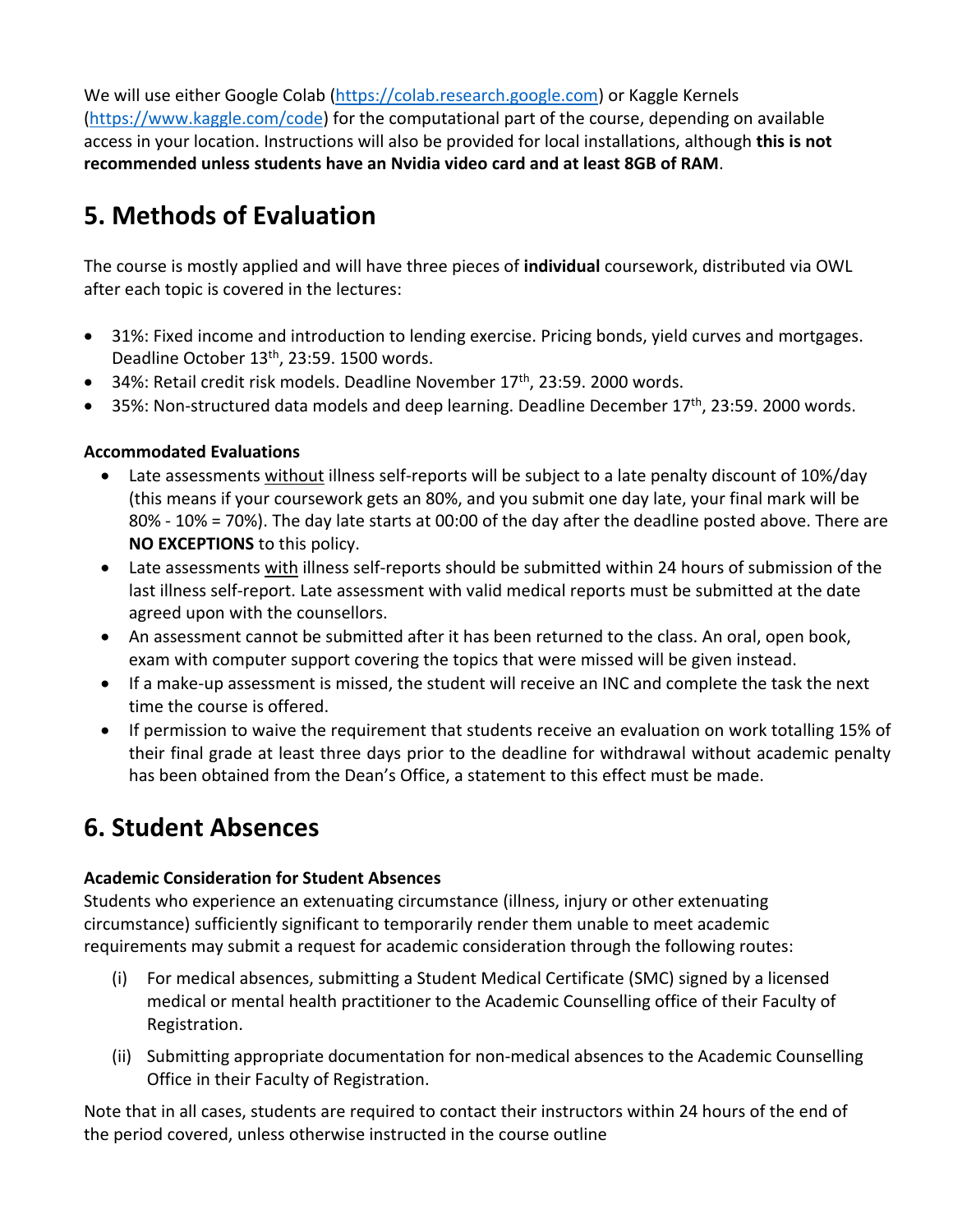Students should also note that individual instructors are not permitted to receive documentation directly from a student, whether in support of an application for consideration on medical grounds or for other reasons. **All documentation required for absences that are not covered by the Self-Reported Absence Policy must be submitted to the Academic Counselling Office of a student's Home Faculty.**

For the policy on Academic Consideration for Student Absences – Undergraduate Students in First Entry Programs, see:

https://www.uwo.ca/univsec/pdf/academic\_policies/appeals/accommodation\_illness.pdf

and for the Student Medical Certificate (SMC), see:

http://www.uwo.ca/univsec/pdf/academic\_policies/appeals/medicalform.pdf.

### **Religious Accommodation**

When a course requirement conflicts with a religious holiday that requires an absence from the University or prohibits certain activities, students should request accommodation for their absence in writing at least two weeks prior to the holiday to the course instructor and/or the Academic Counselling office of their Faculty of Registration. Please consult the University's list of recognized religious holidays (updated annually) at

https://multiculturalcalendar.com/ecal/index.php?s=c-univwo.

### **Absences from Final Examinations**

Please note this course is assignment-based so the below would not apply to regular assessment. This could apply however to a make-up exam if necessary.

If you miss the Final Exam, please contact the Academic Counselling office of your Faculty of Registration as soon as you are able to do so. They will assess your eligibility to write the Special Examination (the name given by the University to a makeup Final Exam).

You may also be eligible to write the Special Exam if you are in a "Multiple Exam Situation" (e.g., more than 2 exams in a 23-hour period, more than 3 exams in a 47-hour period).

If a student fails to write a scheduled Special Examination, the date of the next Special Examination (if granted) normally will be the scheduled date for the final exam the next time this course is offered. The maximum course load for that term will be reduced by the credit of the course(s) for which the final examination has been deferred. See the Academic Calendar for details (under Special Examinations).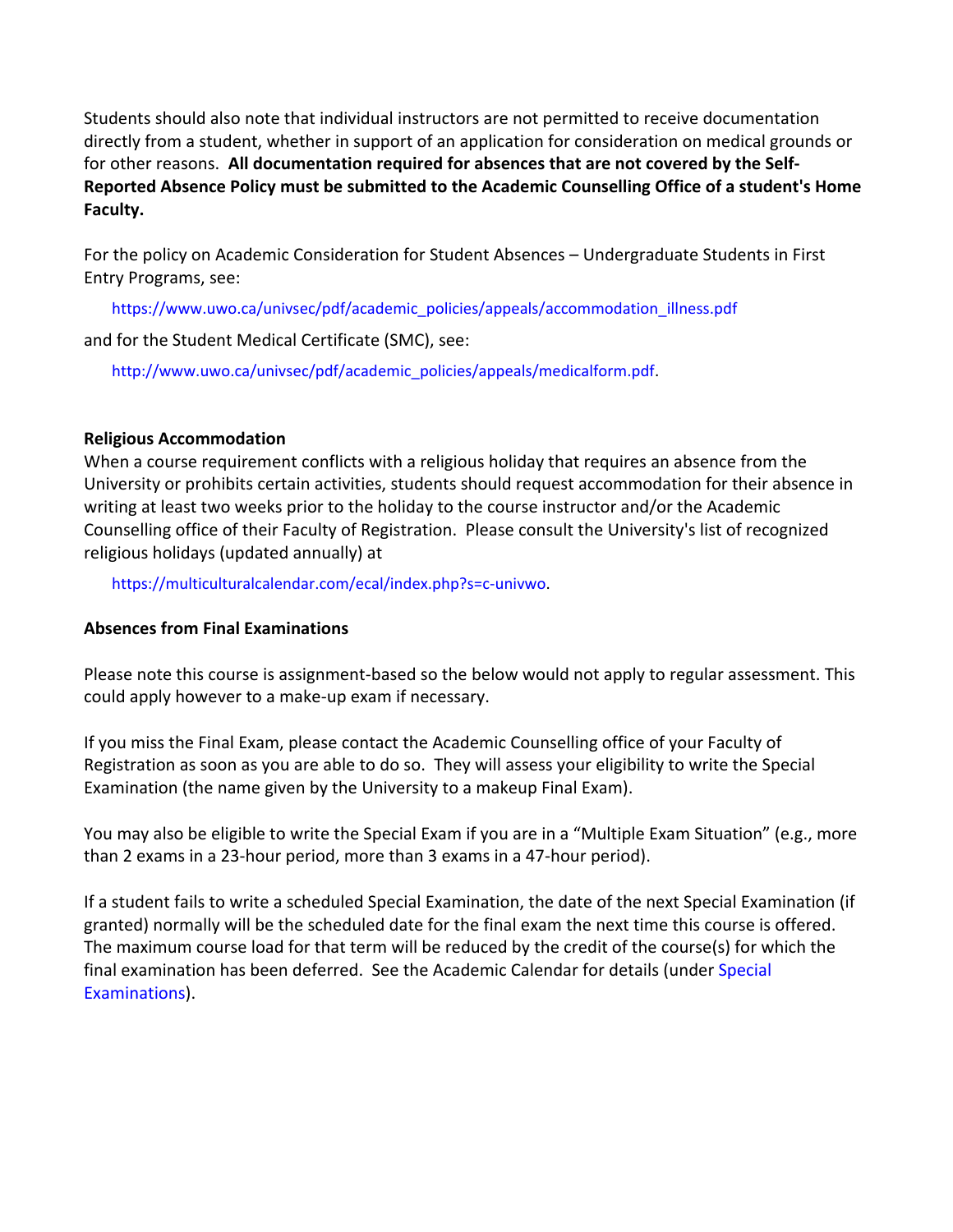# **6. Accommodation and Accessibility**

### **Accommodation Policies**

Students with disabilities work with Accessible Education (formerly SSD), which provides recommendations for accommodation based on medical documentation or psychological and cognitive testing. The policy on Academic Accommodation for Students with Disabilities can be found at:

https://www.uwo.ca/univsec/pdf/academic\_policies/appeals/Academic Accommodation\_disabilities.pdf,

### **7. Academic Policies**

The website for Registrarial Services is http://www.registrar.uwo.ca.

In accordance with policy,

https://www.uwo.ca/univsec/pdf/policies\_procedures/section1/mapp113.pdf,

the centrally administered e-mail account provided to students will be considered the individual's official university e-mail address. It is the responsibility of the account holder to ensure that e-mail received from the University at his/her official university address is attended to in a timely manner.

For the assessments, all electronic devices are permitted and encouraged.

**Scholastic offences** are taken seriously and students are directed to read the appropriate policy, specifically, the definition of what constitutes a Scholastic Offence, at the following Web site:

http://www.uwo.ca/univsec/pdf/academic\_policies/appeals/scholastic\_discipline\_undergrad.pdf.

All required papers may be subject to submission for textual similarity review to the commercial plagiarism detection software under license to the University for the detection of plagiarism. All papers submitted for such checking will be included as source documents in the reference database for the purpose of detecting plagiarism of papers subsequently submitted to the system. Use of the service is subject to the licensing agreement, currently between The University of Western Ontario and Turnitin.com [\(http://www.turnitin.com\)](http://www.turnitin.com/).

#### **Professionalism & Privacy**

Western students are expected to follow the **Student Code of Conduct**. Additionally, the following expectations and professional conduct apply to this course:



 $\boxtimes$  Students are expected to follow online etiquette expectations provided on OWL

 $\boxtimes$  All course materials created by the instructor(s) are copyrighted and cannot be sold/shared

 $\boxtimes$  Recordings are not permitted (audio or video) without explicit permission

- $\boxtimes$  Permitted recordings are not to be distributed
- $\boxtimes$  Students will be expected to take an academic integrity pledge before some assessments